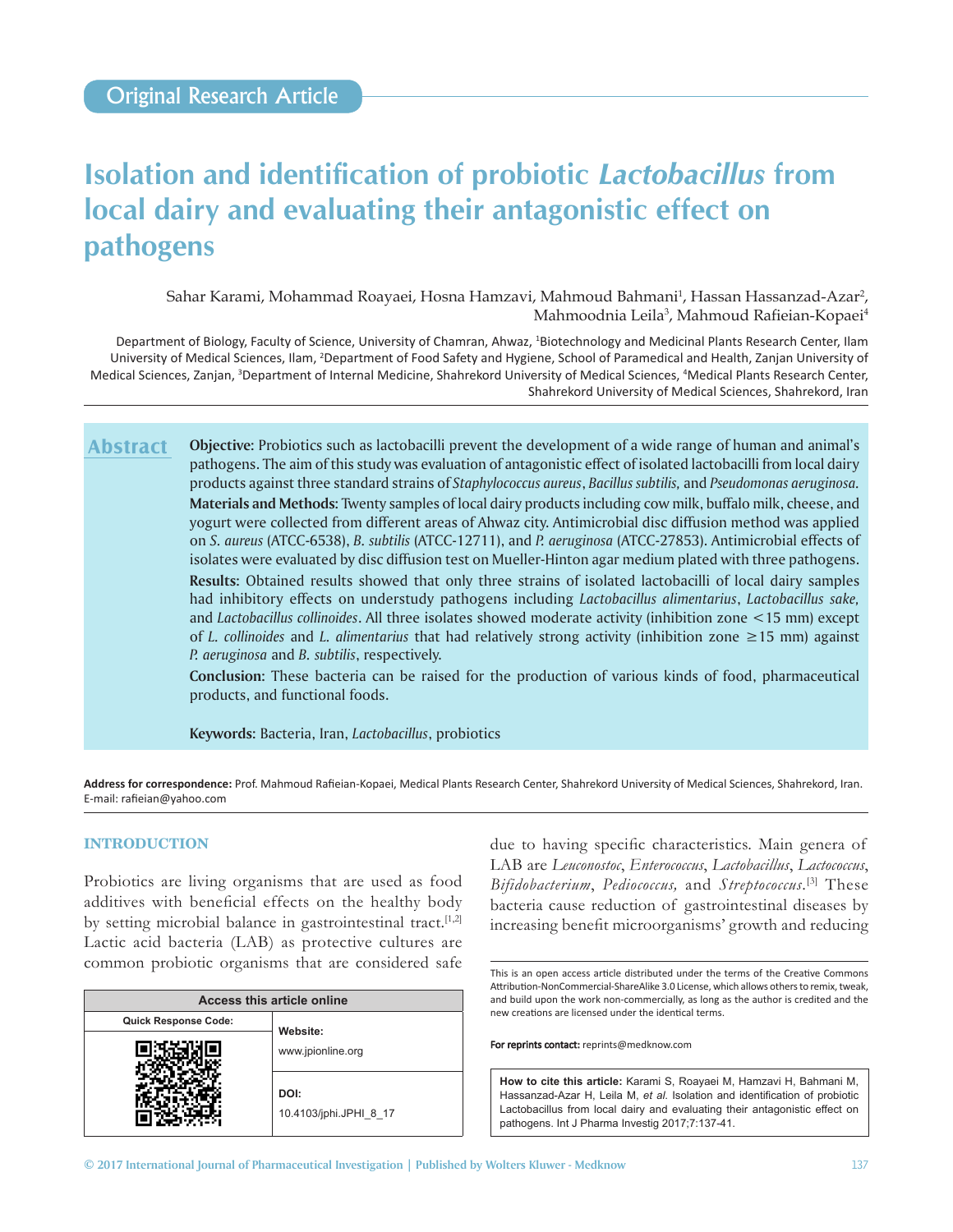pathogens' population mechanisms.<sup>[4]</sup> LAB are widely distributed in the environment that can prevent the growth of pathogenic microorganisms by producing particular substances.<sup>[4]</sup> According to scientific reports, antiallergic and anticancer effects, increasing fat loss and immune response of the host, improvement symptoms of irritable bowel syndrome, intestinal inflammation, and antibiotic‑induced diarrhea are other useful effects of probiotics.[5,6]

Nowadays, probiotics are used not only as a driver of growth but also as a stimulator of the immune system and prevention of many diseases.<sup>[7]</sup> Food probiotic products because of their nutritional value and health sector over the past parallel to the therapeutic effects are taken into consideration.<sup>[8,9]</sup> Lactobacilli are Gram-positive and catalase‑negative bacteria that are known as most important probiotics and desirable gut microflora.<sup>[6]</sup> They are normal flora of mouth, intestine, and female genital tract with important role in the control of undesirable microorganisms that can be considered as natural biopreservatives.[4]

Lactobacilli have an important role in controlling undesirable microflora in the gut and are able to prevent the rise of pathogenic bacteria by producing antimicrobial metabolites. They can be used as biological preservatives and are raised naturally in foods.<sup>[10]</sup>

Antimicrobial activity, bile salts, and acid tolerance are three important features for screening probiotic potential of bacteria that can be used as medical.<sup>[2,11]</sup> LAB produce organic acids, hydrogen peroxide, diacetyl, bacteriocins, and antifungal compounds such as fatty acids during lactic fermentation. Bacteriocins are protein compounds with growth inhibition ability of sensitive pathogenic bacteria and different degradation system in digestive system compared with antibiotics.<sup>[4,11]</sup> LAB are resistant to lysozyme, gastric acid, gastrointestinal juice, and bile salts. Antimicrobial compounds are also prepared from them to compete and inhibit pathogenic microorganisms.[4] Such compounds may affect metabolism or toxins of pathogenic bacteria.[12,13]

LAB have protective effects in dairy products against harmful bacteria. Several studies have been done on antibacterial effects of probiotics against Gram‑negative and positive bacteria such as *Escherichia coli*, *Pseudomonas aeruginosa*, and *Staphylococcus aureus*. [14,15] The aim of this study was evaluating antagonistic effect of isolated lactobacilli from local dairy products against three standard strains of *S. aureus*, *Bacillus subtilis,* and *P. aeruginosa.*

#### **MATERIALS AND METHODS**

Twenty samples of local dairy products including cow milk, buffalo milk, cheese, and yogurt were collected from different areas of Ahwaz city, center of Khuzestan province of Iran. Eight strains of *Lactobacillus* cultures were isolated and identified by biochemical tests.

Biochemical tests such as Gram stain, catalase, oxidase, indole production and motion study, growth at different temperatures (15–37–45), and various fermentation of sugars (sucrose, lactose, maltose, trehalose, galactose, arabinose, mannitol, fructose, and salicin) were studied.<sup>[16]</sup>

To isolate and proliferate *Lactobacillus* cultures, MRS Broth (Merck, Germany), MRS Agar (Merck, Germany), and Mueller‑Hinton agar (MHA) media (Merck, Germany) were used.

## **Isolation and Identification of** *Lactobacillus* **(lactic acid bacteria)**

Two grams of each sample was transferred in a flask containing MRS Broth as enrichment media and added distilled water to 100 ml and incubated in 37°C. After 24 h, 100 µl of enriched samples was spread on MRS agar and incubated at 37°C and anaerobic condition for 48 h. Bacterial colonies were purified by subsequent subcultures.

Final identification was done using classic microbiology tests including Gram‑staining for detecting morphology, catalase and oxidase tests, motility, indole producing, growth at 15°C, and carbohydrates fermentation (arabinose, fructose, galactose, lactose, mannitol, salicin, sucrose, and trehalose) test.[17]

All Gram-positive and catalase-negative bacilli were selected for the assessment of antimicrobial ability. Antimicrobial effect of isolates was evaluated by disc diffusion test on MHA medium plated with three pathogens. For this purpose, fresh culture of isolates was centrifuged (8000 rpm, 15 min) and supernatants were removed. Blank discs were inoculated with 40 µl supernatant of each isolate and were placed on separate MHA medium inoculated with *S. aureus* (ATCC‑6538), *B. subtilis* (ATCC‑12711), and *P. aeruginosa* (ATCC‑27853) strains*.* Growth inhibition zones of pathogens and isolated lactobacilli inhibitory ability were assessed after incubation of all agar media at 37°C for 24 h.<sup>[18]</sup>

# **RESULTS**

Obtained results showed that only three strains of isolated lactobacilli of local dairy samples had inhibitory effects on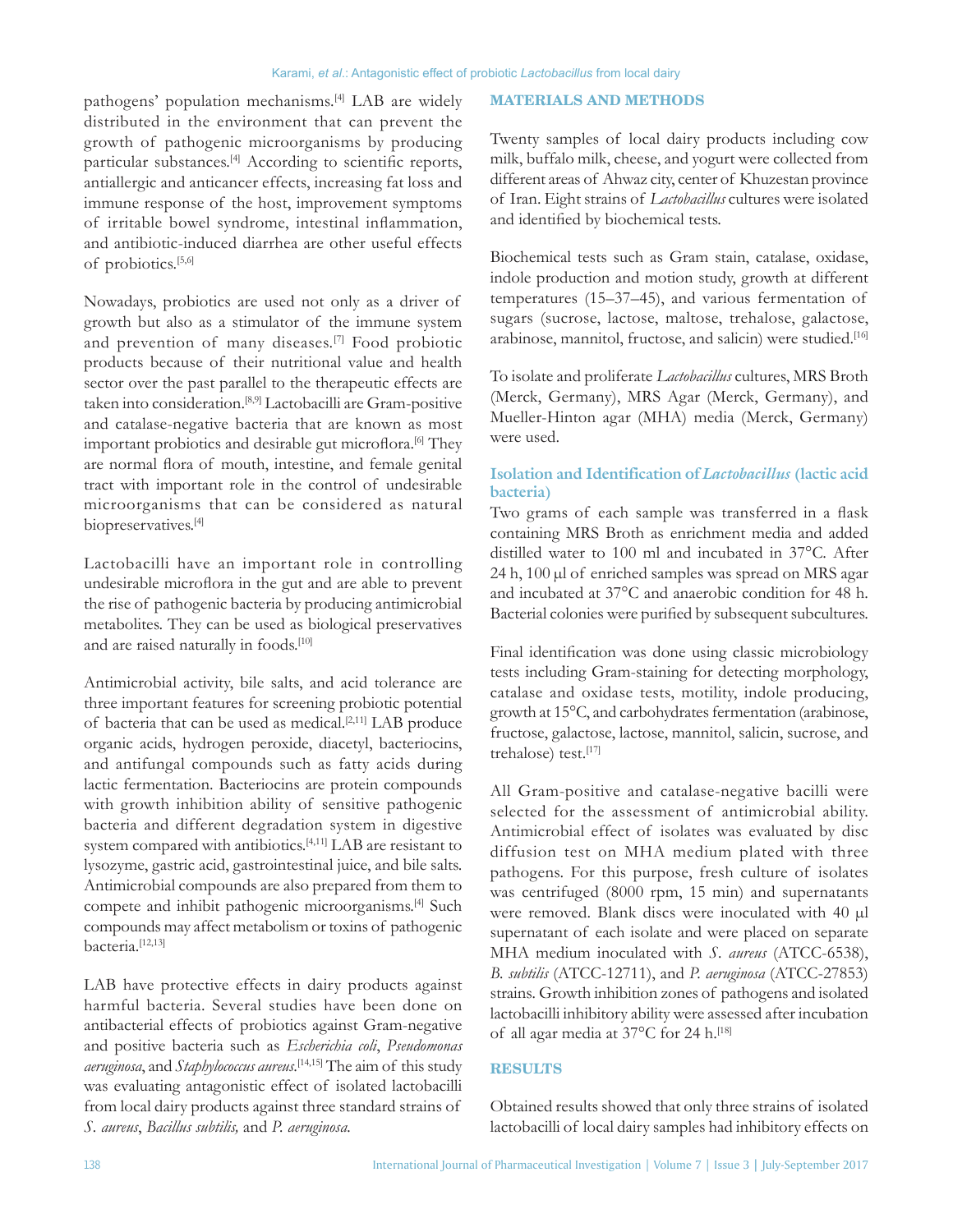| <b>Isolates</b>            | Test   |  |  |        |                                                                                                          |  |  |                          |                          |  |                          |  |
|----------------------------|--------|--|--|--------|----------------------------------------------------------------------------------------------------------|--|--|--------------------------|--------------------------|--|--------------------------|--|
|                            |        |  |  |        | Catalase SIM Indole Oxidase Growth at 15°C Arabinose Galactose Lactose Manitol Salicin Sucrose Trehalose |  |  |                          |                          |  |                          |  |
| Lactobacillus collinoides  |        |  |  |        |                                                                                                          |  |  |                          |                          |  | $\overline{\phantom{a}}$ |  |
| Lactobacillus sake         |        |  |  | $\sim$ |                                                                                                          |  |  |                          | $\sim$                   |  |                          |  |
| Lactobacillus alimentarius | $\sim$ |  |  |        |                                                                                                          |  |  | $\overline{\phantom{0}}$ | $\overline{\phantom{0}}$ |  |                          |  |

# **Table 1: Biochemical characteristics of three isolated** *Lactobacillus strains*

d: The 11%‑89% of the species positive, SIM: (Sulfide, Indole, Motility), +: Positive, -: Negative

understudy pathogens including *L. alimentarius, L. sake,* and *L. collinoides*. Biochemical characteristics of these strains are shown in Table 1.

Seventy percent of isolated lactobacilli showed antimicrobial effects on selected pathogens, but inhibitory effects of three strains were more considerable than others [Figure 1]. Growth inhibition zone of three *Lactobacillus* strains including *L. alimentarius*, *L. sake,* and *L. collinoides* is shown in Table 2.

#### **DISCUSSION**

It is a long time that scientists are trying to substitute synthetic drugs with natural products.<sup>[19-22]</sup> Nowadays, various natural materials and methods are used to prevent or treat diseases.[22‑28] The use of probiotics is one of these methods. Lactobacilli and bifidobacteria are normal intestinal flora which by preventing intestinal infection, lowering cholesterol, stimulating the immune system, and reducing the risk of colon cancer play an important role in human health. Probiotic bacteria produce lactic acid and organic acids, reduce the pH environment, and try to prevent the growth of many bacteria. These bacteria produce antimicrobial compounds such as bacteriocin which can be used as natural preservatives.<sup>[29]</sup>

In this study, it was found that the metabolites produced by these bacteria, which were isolated by centrifugation, were able to prevent the growth of pathogenic bacteria.

The study of Boris *et al*. showed that lactobacilli strains isolated from dairy products were able to inhibit the growth of *P. aeruginosa*, *E. coli*, *Salmonella typhimurium,* and *S*. *aureus*, the latter was in the highest inhibitory effect.<sup>[30]</sup>

In the study of Ogunbanwo *et al*., the microbial activity and bacteriocin production of probiotic strains of *Lactococcus plantarum* and Lactobacillus brevis were searched on multiple pathogens in which the highest inhibitory effect was observed on *Bacillus cereus*. [31] Coconnier *et al*. reported that consumption of supernatant (culture supernatant) bacteria *Lactobacillus fermentum*, *Lactobacillus casei*, *Lactobacillus acidophilus,* and *Lactococcus lactis* had inhibitory effects on a wide range of disease-causing bacteria.<sup>[32]</sup> Based on the

#### **Table 2: Growth inhibition zone diameter (mm) of pathogens with three** *Lactobacillus* **strains**

| <b>Isolates</b>            | <b>Pathogen</b>             |                                             |            |  |  |  |
|----------------------------|-----------------------------|---------------------------------------------|------------|--|--|--|
|                            | <b>Bacillus</b><br>subtilis | <b>Staphylococcus Pseudomonas</b><br>aureus | aeruginosa |  |  |  |
| Lactobacillus alimentarius | 15                          | 11                                          | 10         |  |  |  |
| Lactobacillus sakei        | 10                          | 11                                          | 10         |  |  |  |
| Lactobacillus collinoides  | 10                          | 10                                          | 15         |  |  |  |



**Figure 1:** Inhibition zone of three *Lactobacillus* strains on the *Pseudomonas aeruginosa* and *Bacillus subtilis*

results of the present study, *L. alimentarius* had the most effect on *L. collinoides* the highest inhibitory effect on *P. aeruginosa* and *S. aureus* showed the greatest effect on *L. sake*.

Antagonistic activity of three selected isolated lactobacilli of some dairy products was evaluated in this study. The obtained results [Table 2] showed that all three isolates had moderate activity (inhibition zone <15 mm) except *L. collinoides* and *L. alimentarius* that had relatively strong activity (inhibition zone ≥15 mm) against *P. aeruginosa* and *B. subtilis*, respectively. Antimicrobial effect of lactobacilli against pathogens is mainly due to the production of organic acids and pH reduction in coculture with pathogenic bacteria although they can produce some other substances.[33]

For many years, dairy products have been recognized as valuable products to human health.<sup>[34]</sup> In recent years, many scientists have isolated and identified LAB and lactobacilli from traditional products worldwide and have evaluated their antagonistic effects against various pathogens.[35] Microorganisms such as lactobacilli and many other bacteria can eliminate pathogens through multiple mechanisms including competitive elimination that results in food safety.[36]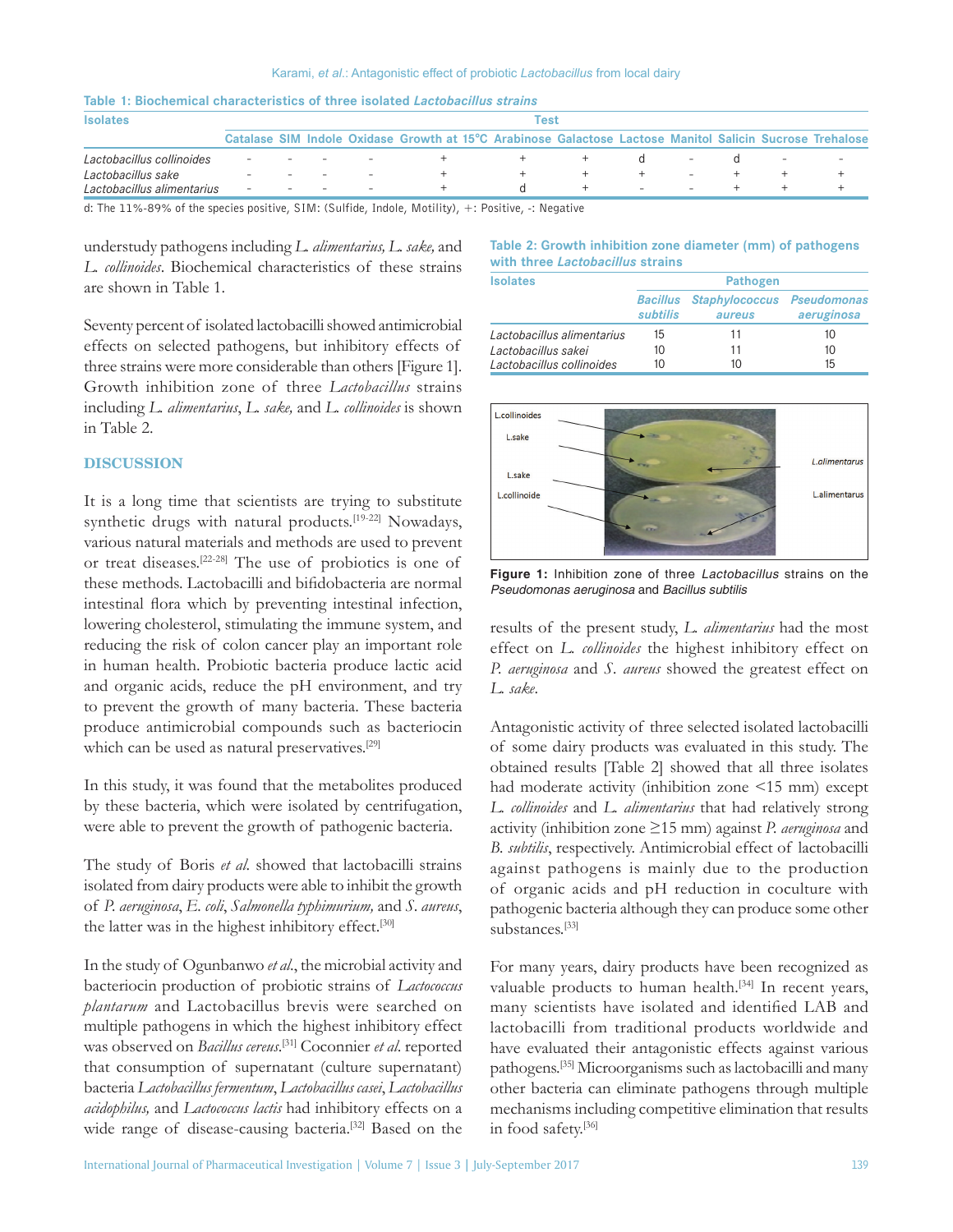#### **CONCLUSION**

Given the results of this study, antagonistic effects of produced substances by the bacteria on a wide range of microorganisms have an important role in food preservation and human health. These bacteria can be raised for the production of various kinds of food and pharmaceutical products. They can also be used for the production of new functional foods. Therefore, increasing use of dairy products containing probiotics, identification and production of foods containing highest and most effective lactobacilli are recommended in daily diet.

### **Financial support and sponsorship**

Nil.

### **Conflicts of interest**

There are no conflicts of interest.

#### **REFERENCES**

- 1. FAO/WHO. Evaluation of Health and Nutritional Properties of Probiotics in Food Including Powder Milk with Live Lactic Acid Bacteria: Report of a Joint FAO/WHO Expert Consultation 2006; 25 November, 2008.
- 2. Hassanzadazar H, Ehsani A, Mardani K, Hesari J. Investigation of antibacterial, acid and bile tolerance properties of lactobacilli isolated from Koozeh cheese. Vet Res Forum 2012;3:181-5.
- 3. Tafvizi F, Tajabadi Ebrahimi M, Khajareh L. Study genotypic and phylogenetic bacteriocin‑producing lactobacilli isolated from dairy product to local and traditional food. J Fasa Univ Med Sci 2012;2:84.
- 4. Hawaz E. Isolation and identification of probiotic lactic acid bacteria from curd and *in vitro* evaluation of its growth inhibition activities against pathogenic bacteria. Afr J Microbiol Res 2014;8:1919-425.
- 5. Shokryazdan P, Sieo CC, Kalavathy R, Liang JB, Alitheen NB, Faseleh Jahromi M, *et al.* Probiotic potential of *Lactobacillus* strains with antimicrobial activity against some human pathogenic strains. Biomed Res Int 2014;2014:927268.
- 6. Nsofor CA, Sarah U, Chinyere U. Isolation and characterization of lactic acid bacteria from ogi sold in Elele Nigeria. J Biol Food Sci Res 2014;3:19‑22.
- 7. Del Piano, M, Ballare, M, Montino, F, Orsello, M, Garello, E, Sforza, F. Clinical experience with probiotics in the elderly on total enteral nutrition. J Clin Gastroenterol. 2004;38:S111–S4.
- 8. Smid EJ, van Enckevort FJ, Wegkamp A, Boekhorst J, Molenaar D, Hugenholtz J, *et al.* Metabolic models for rational improvement of lactic acid bacteria as cell factories. J Appl Microbiol 2005;98:1326‑31.
- 9. Islam T, Sabrin F, Islam E, Billah M, Islam Didarul KM. Analysis of antimicrobial activity of *Lactobacillus paracasei* ssp paracasei‑1 isolated from regional yogurt. J Microbiol Biotechnol Food Sci 2012;7:80-9.
- 10. Oyetyo VO. Phenotypic characterization and assessment of the inhibitory potential of lactobacillus isolates from different sources. Afr J Biotechnol 2004;3:355‑7.
- 11. Salehi M. Antagonistic effect of lactobacilli isolated from native food. J Food Sci Technol Innov 2012;5:1.
- 12. Rushdy Abeer A, Gomaa Zakaria E. antimicrobial compounds produced by probiotic *Lactobacillus brevis* isolated dairy products. J Am Microbiol 2013;63:81‑90.
- 13. Osuntoki A, korie I. Antiooxidant activity of whey from milk fermented with *Lactobacillus* species isolated from Nigerion fermented foods. J Food Technol Biotechnol 2010;48:505‑11.
- 14. Sharafi H, Maleki H, Ahmadian G, Shahbani Zahiri H, Sajedinejad N, Houshmand B, *et al.* Antibacterial activity and probiotic potential of *Lactobacillus plantarum* HKN01: A new insight into the morphological changes of antibacterial compound‑treated *Escherichia coli* by electron microscopy. J Microbiol Biotechnol 2013;23:225‑36.
- 15. Smaoui S, Elleuch L, Bejar W, Karray‑Rebai I, Ayadi I, Jaouadi B, *et al.* Inhibition of fungi and Gram‑negative bacteria by bacteriocin BacTN635 produced by *Lactobacillus plantarum* sp. TN635. Appl Biochem Biotechnol 2010;162:1132‑46.
- 16. Salaj R, Stofilová J, Soltesová A, Hertelyová Z, Hijová E, Bertková I, *et al.* The effects of two *Lactobacillus plantarum* strains on rat lipid metabolism receiving a high fat diet. ScientificWorldJournal 2013;2013:135142.
- 17. Saavedra L, Taranto MP, Sesma F, de Valdez GF. Homemade traditional cheeses for the isolation of probiotic *Enterococcus faecium* strains. Int J Food Microbiol 2003;88:241‑5.
- 18. Kumar A, Saini P, Shrivastava JN. Production of peptide antifungal antibiotic and biocontrol activity of *Bacillus subtilis*. Indian J Exp Biol 2009;47:57‑62.
- 19. Sewell RD, Rafieian‑Kopaei M. The history and ups and downs of herbal medicine usage. J Herbmed Pharmacol 2014;3:1‑3.
- 20. Nasri H, Baradaran A, Shirzad H, Rafieian‑Kopaei M. New concepts in nutraceuticals as alternative for pharmaceuticals. Int J Prev Med 2014;5:1487‑99.
- 21. Bahmani M, Shirzad H, Rafieian S, Rafieian‑Kopaei M. *Silybum marianum*: Beyond hepatoprotection. J Evid Based Complementary Altern Med 2015;20:292‑301.
- 22. Ebrahimie M, Bahmani M, Shirzad H, Rafieian‑Kopaei M, Saki K. A review study on the effect of Iranian herbal medicines on opioid withdrawal syndrome. J Evid Based Complementary Altern Med 2015;20:302‑9.
- 23. Asadi‑Samani M, Rafieian‑Kopaei M, Azimi N. Gundelia: A systematic review of medicinal and molecular perspective. Pak J Biol Sci 2013;16:1238‑47.
- 24. Bahmani M, Banihabib E, Rafieian‑Kopaei M, Gholami‑Ahangaran M. Comparison of disinfection activities of nicotine with copper sulphate in water containing *Limnatis nilotica*. Kafkas Univ Vet Fak Derg  $2015:21:9-11$ .
- 25. Nasri H, Behradmanesh S, Ahmadi A, Rafieian‑Kopaei M. Impact of oral Vitamin D (cholecalciferol) replacement therapy on blood pressure in type 2 diabetes patients; a randomized, double‑blind, placebo controlled clinical trial. J Nephropathol 2014;3:29‑33.
- 26. Amini FG, Rafieian-Kopaei M, Nematbakhsh M, Baradaran A, Nasri H. Ameliorative effects of metformin on renal histologic and biochemical alterations of gentamicin‑induced renal toxicity in Wistar rats. J Res Med Sci 2012;17:621-5.
- 27. Nasri H, Mortazavi M, Ghorbani A, Shahbazian H, Kheiri S, Baradaran A, *et al.* Oxford‑MEST classification in IgA nephropathy patients: A report from Iran. J Nephropathol 2012;1:31-42.
- 28. Rafieian‑Kopaei M, Asgary S, Adelnia A, Setorki M, Khazaei M, Kazemi S, *et al*. The effects of cornelian cherry on atherosclerosis and atherogenic factors in hypercholesterolemic rabbits. J Med Plants Res 2011;5:2670‑6.
- 29. Aroutcheva AA, Simoes JA, Faro S. Antimicrobial protein produced by vaginal *Lactobacillus acidophilus* that inhibits *Gardnerella vaginalis*. Infect Dis Obstet Gynecol 2001;9:33‑9.
- 30. Boris S, Jiménez‑Díaz R, Caso JL, Barbés C. Partial characterization of a bacteriocin produced by *Lactobacillus delbrueckii* subsp. *lactis* UO004, an intestinal isolate with probiotic potential. J Appl Microbiol 2001;91:328‑33.
- 31. Ogunbanwo ST, Sanni AI, Onilude AA. Characterization of bacteriocin produced by *Lactobacillus plantarum* F1 and *Lactobacillus brevis* OG1. Afr J Biotechnol 2003;2:219‑27.
- 32. Coconnier MH, Lievin V, Hemery E, Servin AL. Antagonistic activity against *Helicobacter* infection *in vitro* and *in vivo* by the human *Lactobacillus*